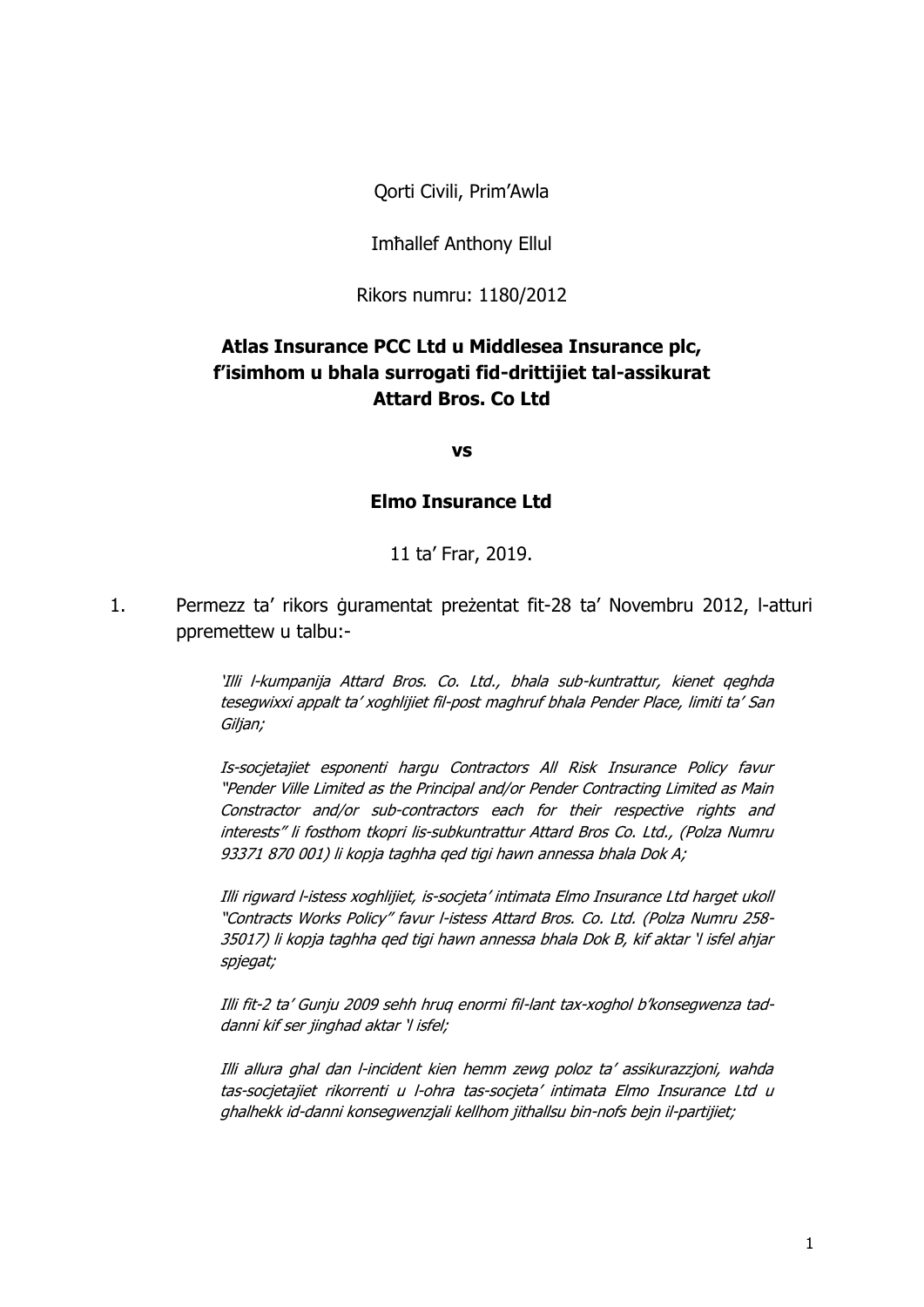Illi d-danni ammontaw ghal zewg miljuni, hamsin elf, sitt mija u wiehed u ghoxrin Ewro (€2,050,621) li kellhom jithallsu bin-nofs bejn il-partijiet u cioe' in kwantu ghal miljun hamsa u ghoxrin elf, tliet mija u ghaxar Ewro u hamsin centezmu (€1,025,310.50) mis-socjetajiet rikorrenti bejniethom u in kwantu ghal miljun hamsa u ghoxrin elf, tliet mija u ghaxar Ewro u hamsin centezmu (€1,025,310.50) mis-socjeta' intimata Elmo Insurance Limited;

Illi s-socjetajiet rikorrenti, biex jonoraw l-obbligi taht il-polza minnhom mahruga u ma jdahhlux lill-kumpanija assikurata fil-kwistjoni bejn il-partijiet dwar min ghandu jhallas id-danni sofferti, hallsu, b'surroga ta' drittijiet, l-ammont totali tad-danni rizultanti mill-istess imsemmi incendju lill-assikurat taghhom, flammont ta' zewg miljuni, hamsin elf, sitt mija u wiehed u ghoxrin Ewro (€2,050,621) f'diversi okkazjonijiet kif jidher mill-ircevuti rilaxxjati, u hawn annessi bhala dokumenti markati bin-numri minn wiehed sa tmienja (1 sa 8); u cioe':

Dok. 1: Ftehim datat 24 ta' Settembru 2009 dwar accettazzjoni ta' hlas b'surroga tas-somma ta' €150,000;

Dok. 2: Ftehim datat 22 ta' Ottubru 2009 dwar accettazzjoni ta' hlas b'surroga tas-somma ta' €600,000;

Dok. 3: Ftehim datat 17 ta' Dicembru 2009 dwar accettazzjoni ta' hlas b'surroga tas-somma ta' €350,000;

Dok. 4: Ftehim datat 22 ta' Frar 2010 dwar accettazzjoni ta' hlas b'surroga tassomma ta' €290,000;

Dok. 5: Ftehim datat 22 ta' April 2010 dwar accettazzjoni ta' hlas b'surroga tassomma ta' €300,000;

Dok. 6: Ftehim datat 19 ta' Lulju 2010 dwar accettazzjoni ta' hlas b'surroga tassomma ta' €110,000;

Dok. 7: Ftehim datat 22 ta' Ottubru 2010 dwar accettazzjoni ta' hlas b'surroga tas-somma ta' €250,000;

Dok. 8: Ftehim datat 22 ta' Gunju 2011 dwar accettazzjoni ta' hlas b'surroga tas-somma ta' €651, peress li ghalkemm is-somma imhallsa fuq l-istess ftehim kienet ta' €30,621, is-somma ta' €30,000 kienet thallset fuq bazi ta' "ex gratia";

Illi dawn id-danni gew kwantifikati u kalkolati mill-"Loss Adjustors" professjonali "A.P. Services" li kienet giet imqabbda ghal dan l-ghan mis-socjetajiet rikorrenti u s-socjeta' intimata giet infurmata mill-istess A. P. Services bil-fatt li kienet giet hekk inkarigata u bil-fatt li kienet ser tghaddi sabiex taghmel l-ezercizzju tal- "loss adjustment", kif jigi pruvat waqt it-trattazzjoni tal-kawza, pero' dina dejjem baqghet inadempjenti;

Illi ghas-servizzi minnhom resi, l-imsemmija ditta A. P. Services thallset lammont ta' erbgha u tletin elf, erba' mija u tmienja u disghin Ewro (€34,498) kif jidher mill-ircevuta rilaxxjata mill-istess ditta ta' Loss Adjustors li kopja taghha qed tigi hawn annessa bhala Dok. C;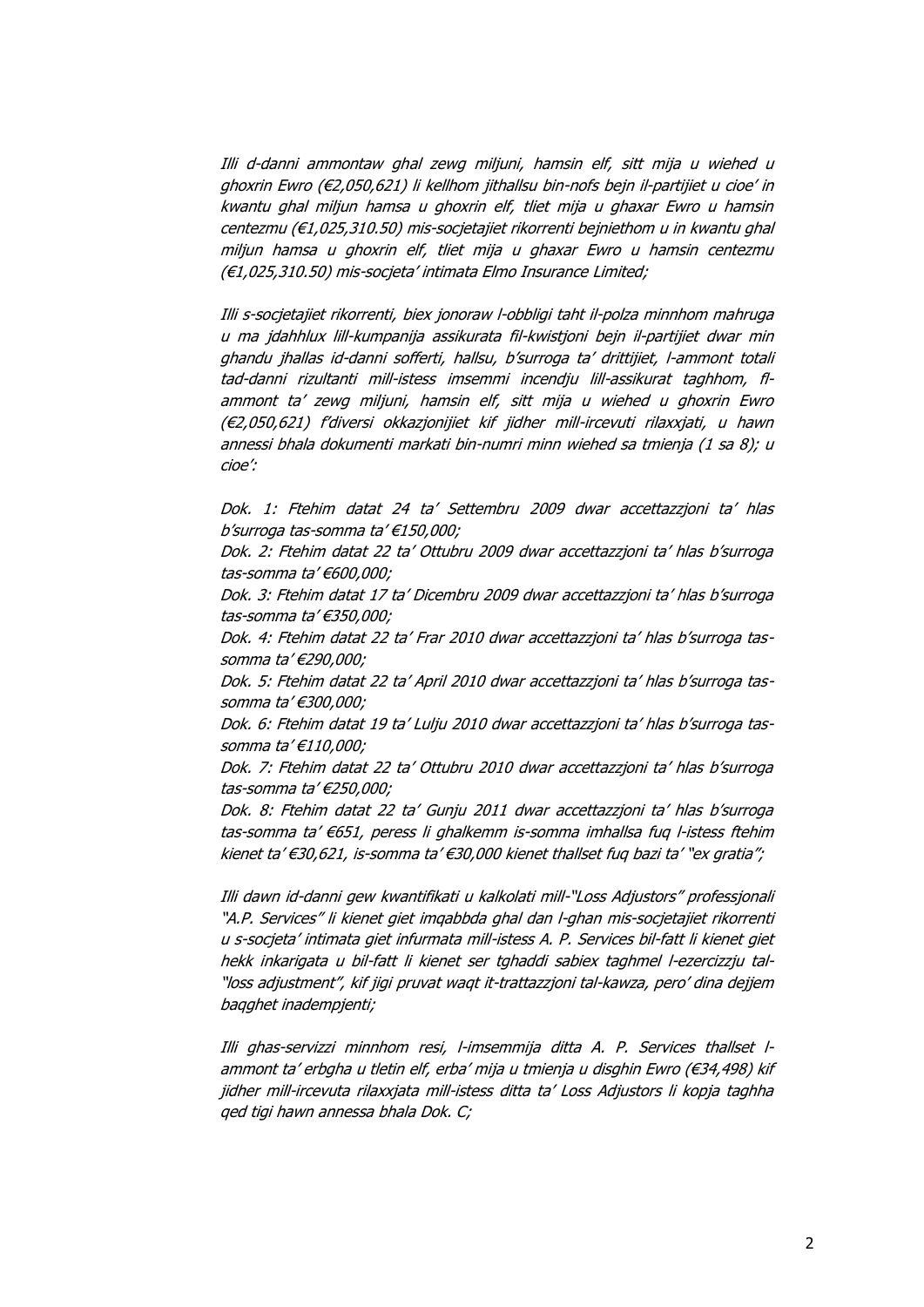Illi nofs dan l-ammont ta' €34,498 ammontanti ghal sbatax-il elf mitejn u disgha u erbghin Ewro (17,249) ghandu jithallas mis-socjeta' intimata ghaliex huwa ancillari ghad-danni mhallsa mis-socjetajiet rikorrenti;

Ghalhekk id-danni totali mhallsa u sofferti mis-socjetajiet rikorrenti b'konsegwenza tal-incident fuq imsemmi tat-2 ta' Gunju 2009 jammontaw ghal zewg miljuni, u hamsa u tmenin elf, mija u dsatax-il Ewro (€2,085,119) u ghalhekk sehem is-socjeta' intimata jammonta ghal nofs dan l-ammont u cioe' ghal miljun, tnejn u erbghin elf, hames mija u disgha u hamsin Ewro u hamsin centezmu (€1,042,559.50c);

Illi saru diversi tentativi u laqghat bejn il-partijiet u skambju ta' korrispondenza bejn il-konsulenti legali tal-partijiet, biex din il-vertenza tigi risolta amikevolment, fejn is-socjetajiet rikorrenti, fuq talba tal-konsulent legali tas-socjeta' intimata permezz tal-ittra tal-15 ta' Frar 2012 (Dok. D) fornew lis-socjeta' intimata biddokumenti kollha hemm mitluba skond kif jidher permezz tal-ittra tal-konsulent legali tar-rikorrenti (Dok. E);

Illi s-socjeta' intimata, minkejja li kienet taf li diga' inharget Polza ta' Assikurazzjoni (Dok. A) mis-socjetajiet rikorrenti li tkopri x-xogholijiet imsemmija, insistiet mas-socjeta' Attard Bros Co. Ltd., klijent taghha ghal diversi snin, illi fuq parir taghha stess tohrog il-polza ta' assikurazzjoni (Dok. B) a favur l-istess socjeta' Attard Bros Co. Ltd. Ic-cirkostanzi ta' kif giet mibjugha din ilpolza jirrizultaw mill-Affidavit ta' Michael Attard hawn anness Dok. F, fejn anness mieghu hemm Endorsement minn Elmo Insurance Ltd. retroattiv hemm markat Dok. A u li gie ribattut mis-socjeta' Attard Bros Co. Ltd. permezz ta' ittra talkonsulent legali taghha hemm markat Dok. B;

Illi fic-cirkostanzi la darba l-istess riskju kien assigurat kemm mas-socjetajiet rikorrenti u kif ukoll ma' dik intimata, is-socjeta' intimata kienet obbligata illi tikkontribwixxi ghall-imsemmija hsarat fil-proporzjon ta' nofs u cioe' fl-ammont ta' miljun, tnejn u erbghin elf, hames mija u disgha u hamsin Ewro u hamsin centezmu (€1,042,559.50c) kif fuq dettaljatament spjegat;

Peress li s-socjeta' intimata rrifjutat illi tikkontribwixxi ghall-imsemmija hsarat, u dana nonostante l-ittra ufficjali tas-socjeta' assikurata, Attard Bros Co. Ltd. tas-16 ta' Settembru 2009 (Dok. G), u ghalhekk kellha ssir din il-kawza.

Premessi d-dikjarazzjonijiet necessarji u moghtija l-provvedimenti opportuni, tghid is-socjeta' intimata ghaliex din il-Qorti m'ghandiex:-

(1) tiddikjara illi s-socjeta' intimata kienet qed tkopri r-riskji li sehhew fl-incident tat-2 ta' Gunju 2009 fuq imsemmi u konsegwentement tiddikjara li s-socjeta' intimata hija obbligata tikkontribwixxi sehemha mid-danni mhallsa missocjetajiet rikorrenti fl-ammont ta' zewg miljuni, u hamsa u tmenin elf, mija u dsatax-il Ewro (€2,085,119) jew kull ammont iehor li jirrizulta waqt it-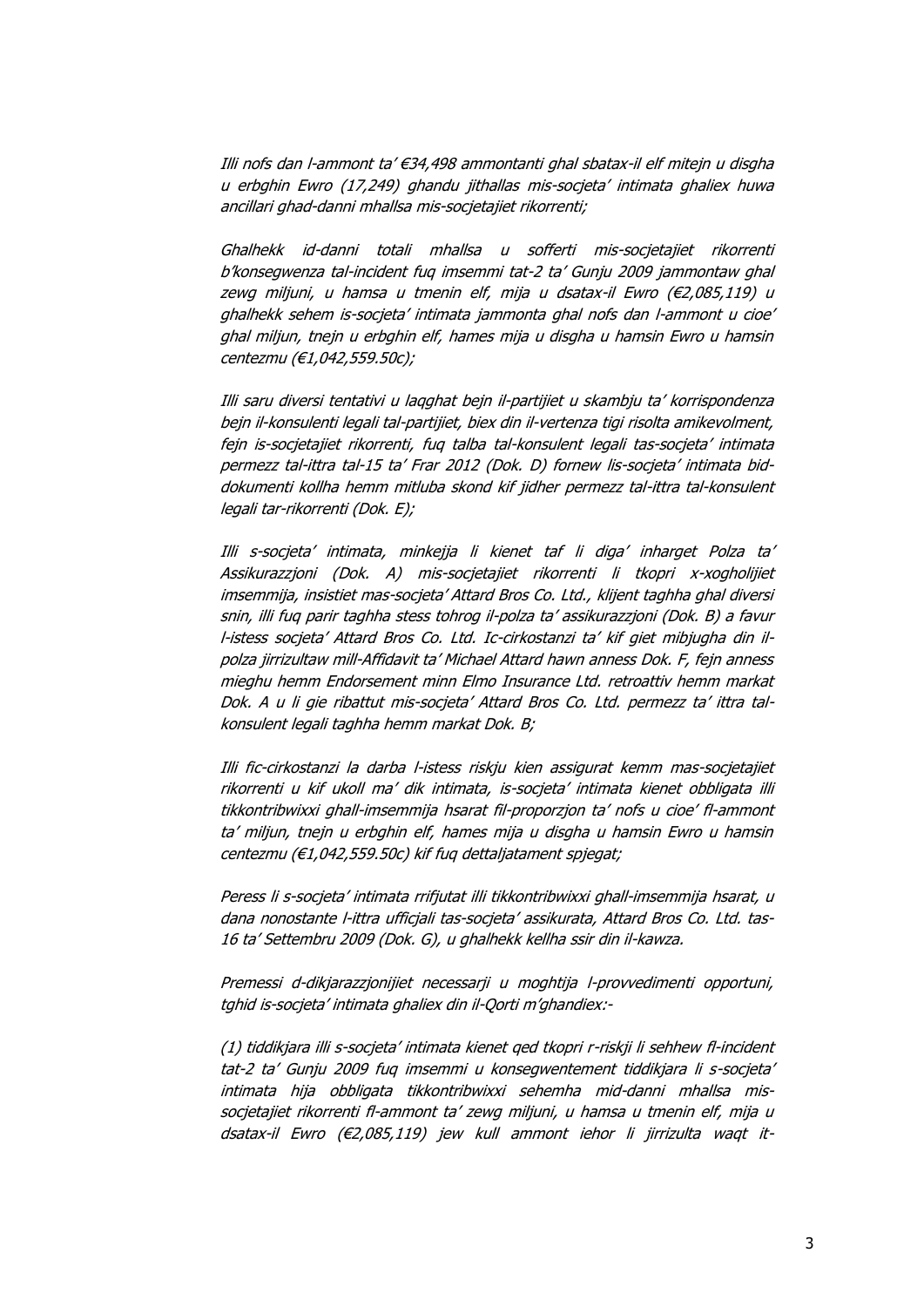trattazzjoni tal-kawza fil-proporzjon ta' nofs (1/2) jew fi proporzjon iehor li jirrizulta waqt it-trattazzjoni tal-kawza;

(2) tikkundanna lill-istess socjeta' intimata Elmo Insurance Ltd thallas lissocjetajiet rikorrenti l-ammont ta' miljun, tnejn u erbghin elf, hames mija u disgha u hamsin Ewro u hamsin centezmu (€1,042,559.50c) jew kull ammont verjuri li jirrizulta waqt it-trattazzjoni tal-kawza, rappresentanti sehemha millammont ta' danni mhallas lill-assikurat Attard Bros Co. Ltd;

Bl-ispejjez inkluzi dawk tal-ittra ufficjali tad-19 ta' Mejju 2011 u bl-imghax legali mid-data tal-hlas ta' kull ammont rispettiv maghmul lill-assikurat sal-pagament effettiv, kontra s-socjeta' intimata, illi r-rapprezentanti taghha huma ngunti ghas-subizzjoni.'

2. Il-konvenuta wieġbet<sup>1</sup> illi t-talbiet attriċi huma infondati fil-fatt u fid-dritt u għanhom jiġu miċħuda bl-ispejjeż. Hija ressqet is-segwenti eċċezzjonijiet:

> 1. Illi fl-ewwel lok it-talbiet attrici huma nsostenibbli stante illi s-socjetajiet attrici ddekadew mid-drittijiet taghhom taht il-polza ta' assikurazzjoni mahruga millistess socjeta' konvenuta u senjatament a tenur ta' dak provdut fl-art. 7 (e) u 14 tal-kondizzjonijiet kontenuti fl-imsemmija polza:-

All benefit under this Policy shall be forfeited if:

(e) the claim be made and rejected and an action or suit be not commenced either within three months after such rejection, or in the case of arbitration taking place in pursuance of Condition 14 of this Policy, within three months after the Arbitrator or arbitrators or Umpire shall have made their award.

Illi l-art. 14 jipprovdi wkoll:-

If the Company shall disclaim liability to the Insured for any claim hereunder and such claim shall not within twelve calendar months from the date of such disclaimer have been referred to arbitration under the provisions herein contained then the claim shall for all purposes be deemed to have been abandoned and shall not thereafter be recoverable hereunder.

Kif jigu pruvat, il-pretensjonijiet tas-socjetajiet attrici u tal-assikurat taghhom kienu gew respinti formalment izda la l-atturi u lanqas l-assikurat taghhom ma agixxew tempestivament entro t-termini indikati fl-imsemmija polza ta' assikurazzjoni;

2. Illi subordinatament u minghajr pregudizzju ghall-premess, it-talbiet attrici huma nfondati fil-fatt u fid-dritt peress illi l-polza mahruga mis-socjeta'

l

 $^1$  Fol. 92 et seq.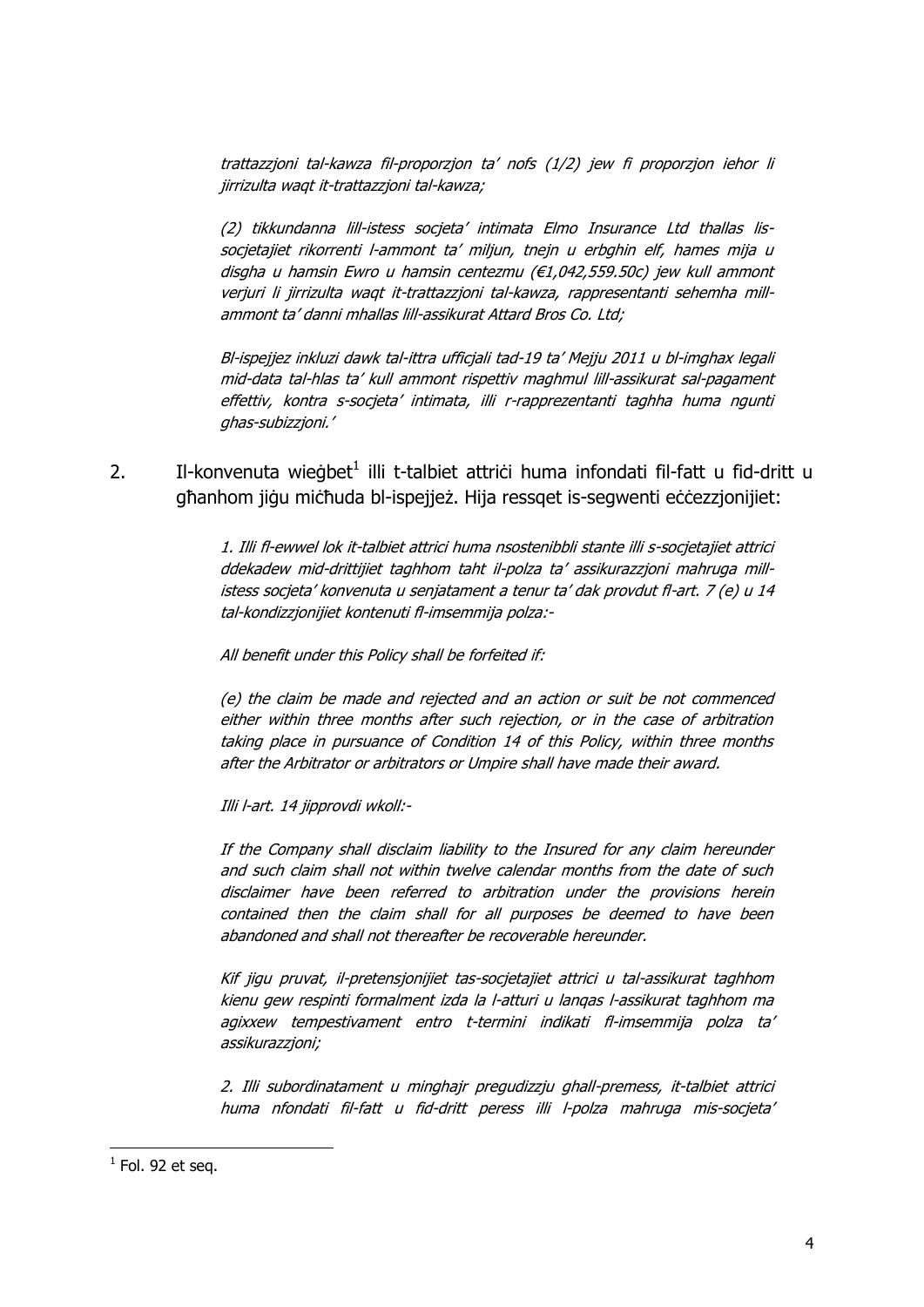konvenuta ma kienet qatt intiza li tipprovdi kopertura simili u kurrenti ghal dik gja provduta mis-socjeta' attrici peress illi din intalbet minn ABL specifikament bhala kopertura addizzjonali fejn dik provduta mis-socjetajiet attrici ma kinitx tipprovdi kopertura partikolari u ghalhekk f'kaz illi ma jithallasx kumpens a bazi tal-polza mahruga mis-socjetajiet attrici. F'dan is-sens l-Endorsement No. 2 mahrug mis-socjeta' konvenuta kien jirrifletti l-intendiment tal-partijiet meta nharget il-polza originarjament u ma zied xejn ma dak li kien gja intiz u miftiehem bejn il-partijiet;

3. Illi subordinatament u in kwantu s-socjeta' attrici qed jitolbu hlas fi proporzjon ta' nofs minn dak imhallas lill-assikurat taghhom, din it-talba hija nfondata fil-fatt u fid-dritt stante' illi apparti li ma ghandha l-ebda bazi fid-dritt, lanqas biss tirrizulta fondata in vista tal-fatt illi z-zewg poloz ta' assikurazzjoni mertu tal-vertenza ma humiex identici u ma kienux ikopru l-istess materja u riskji u b'hekk ma jistghux jitqiesu bhala poloz ta' assikurazzjoni dupplici, kif jigi pruvat ahjar waqt is-smiegh tal-kaz;

4. Illi subordinatament u minghajr pregudizzju, kwalunkwe kontribuzzjoni li tista' finalment tigi likwidata favur is-socjetajiet attrici ghandha tirrifletti rresponsabbilta' massima u rispettiva tal-assikuraturi nvoluti u t-talba tassocjetajiet attrici li kwalunkwe hlas maghmul minnhom ghandu jinqasam b'mod ugwali mas-socjeta' konvenuta la hija gustifikabbli fil-fatt tenut kont taccirkostanzi li jiddistingwu dawn iz-zewg poloz u lanqas fid-dritt;

5. Illi f'kull kaz u minghajr pregudizzju ghall-premess, it-talbiet attrici huma nfondati fil-fatt u fid-dritt.'

3. Fis-seduta tal-15 ta' Frar 2013 $^2$  gie verbalizzat:

"Hemm qbil li l-kwistjoni dwar l-ammont ta' hlas pretiz mill-atturi jigi trattat eventwalment wara li tinghata sentenza preliminari mill-qorti dwar jekk ilkumpannija konvenuta ghandhiex obbligu li tikkontribwixxi fil-hlas ta' danni li sofra l-assigurat."

- 4. Permezz ta' sentenza tal-31 ta' Ottubru, 2016 ġew deċiżi l-ewwel żewġ eċċezzjonijiet tal-konvenuta kif ġej:
	- '1. Fir-rigward tal-ewwel eccezzjoni:
		- i. Tiddikjara li l-kwistjoni tad-dekadenza ma tapplikax fir-rigward talkuncett ta' contribution, gialadarba l-azzjoni li pproponiet l-attrici hi lazzjoni ta' kontribuzzjoni.
		- ii. Tiddikjara li ghalkemm fl-okkju tar-rikors guramentat l-atturi ddikjaraw li kienu qeghdin jagixxu wkoll bhala surrogati fid-drittijiet tal-assikurat

l

 $<sup>2</sup>$  Fol. 98</sup>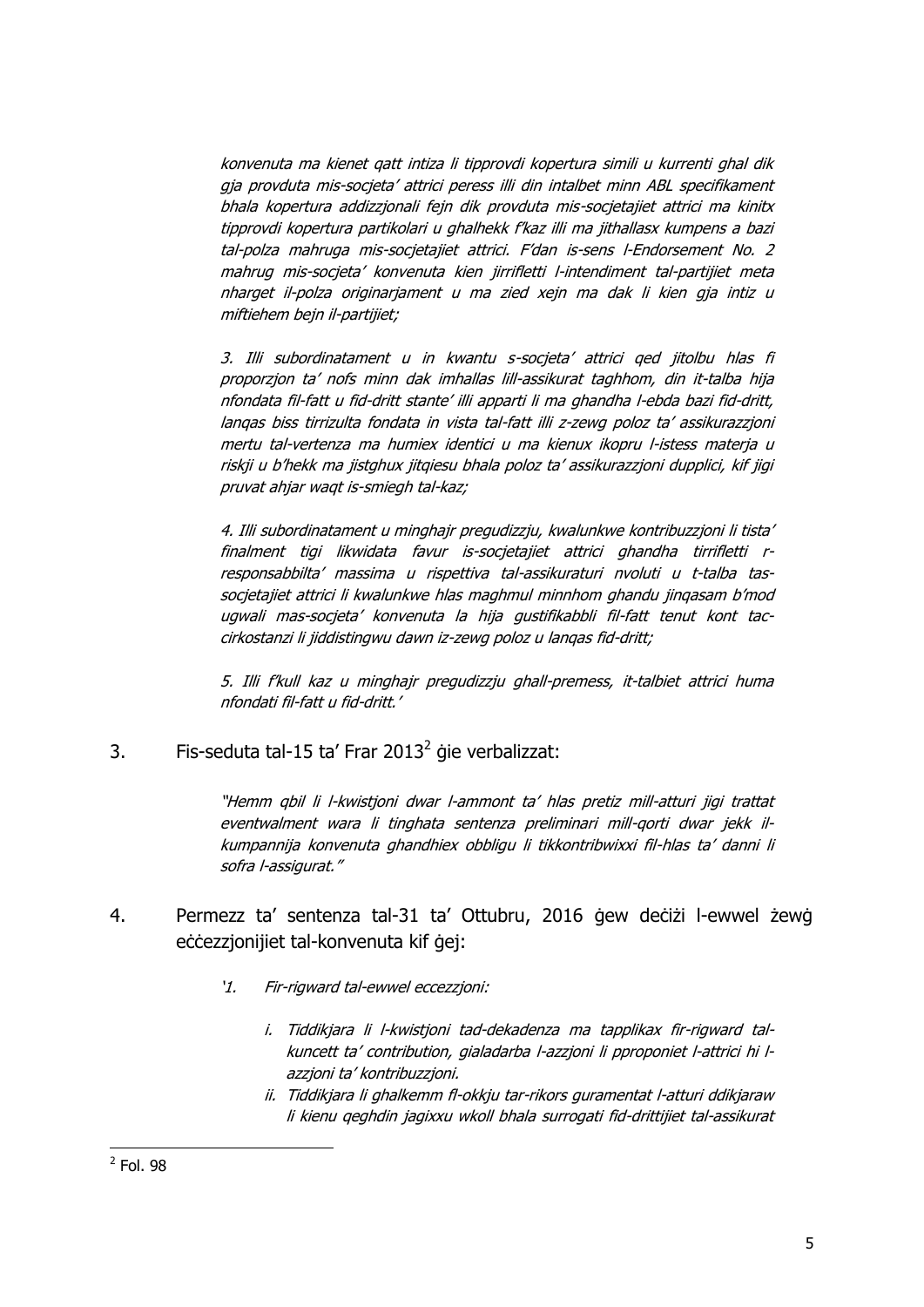Attard Bros Co Ltd, fir-realta l-kawzali u t-talbiet huma bazati fuq ilprincipju ta' contribution, u ghalhekk il-kliem "…bhala surrogati fiddrittijiet tal-assikurat Attard Bros Co. Ltd (C3599)" m'huma tal-ebda konsegwenza ghall-ezitu tal-kawza.

Ghaldaqstant tichad l-eccezzjoni.

2. Tichad it-tieni eccezzjoni u tiddikjara li s-socjeta konvenuta hi obbligata li tikkontribwixxi fir-rigward tal-hlas li ghamlu l-atturi in konnessjoni malincident li sehh fit-2 ta' Gunju, 2009.

Spejiez jibaghu rizervati ghas-sentenza finali.'

5. Il-Qorti kompliet tisma' l-provi tal-partijiet dwar l-quantum tal-kontribuzzjoni dovuta mis-soċjetà konvenuta u rat is-sottomissjonijiet tal-partijiet firrigward.

# **Konsiderazzjoni:**

- 6. Pender Contracting Limited kienet ingaġġata minn Pender Ville limited bħala main contractor għall-appalt fug żewġ siti ta' żvilupp f' San Ġiljan magħrufa bħala Pender Car Park u Mercury House. Sussegwentment, fis-7 ta' Novembru 2007, is-socjetà Attard Bros Co Ltd inghatat b'sub-appalt kuntratt ghal *civil works*. Peter Diacono inizjalment xehed li dan kien fil-valur ta' Lm3,030,040.85 ( $\varepsilon$ 7,058,096.55)<sup>3</sup> iżda sussegwentement ikkoreġa ruħu u qal li l-valur kien  $€7,334,134.^4$
- 7. L-atturi ħarġu polza *Contractors' All Risks*<sup>5</sup> fir-rigward tal-proġett fuq imsemmi li kienet tkopri fost oħrajn lil Attard Bros Co Ltd. Il-perjodu talassikurazzjoni kien mill-1 ta' Frar 2007 sal-31 ta' Jannar 2014 u kien ikopri ssegwenti:

### **Section 1 – Material Damage**

| <b>Insured Items</b>                      | <b>Sum Insured</b><br>Lm | <b>Deductables Lm</b> |
|-------------------------------------------|--------------------------|-----------------------|
| 1. Contract Work (permanent and temporary |                          | (see Endorsement      |
| work, including all materials to be       |                          | NS23                  |

<sup>&</sup>lt;sup>3</sup> Xhieda ta' Peter Diacono a fol. 106

 $\overline{\phantom{a}}$ 

<sup>4</sup> Fol. 444 - 446

 $<sup>5</sup>$  Fol. 10 et seq.</sup>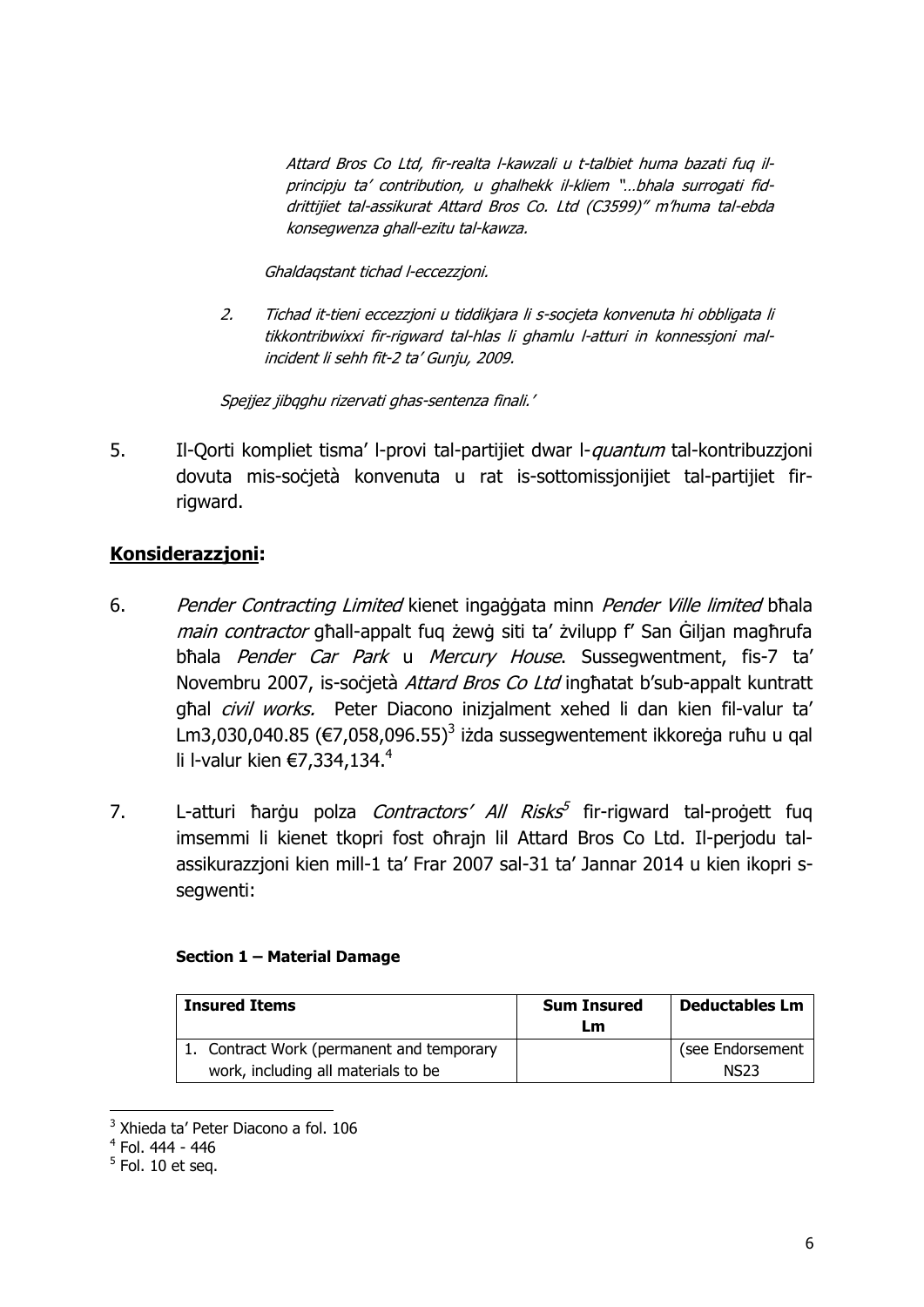|                                          | incorporated herein)                   |                    | Deductibles) |
|------------------------------------------|----------------------------------------|--------------------|--------------|
|                                          | 1.1 Contract Price                     | 44,400,000         |              |
|                                          |                                        | (Mercury House -   |              |
|                                          |                                        | 8,634,000 and      |              |
|                                          |                                        | Pender Place -     |              |
|                                          |                                        | 35,766,000)        |              |
|                                          | 1.2 Materials or Items supplied by the | Included in 1.1    |              |
|                                          | Principal(s)                           | above              |              |
| 2.                                       | Construction Plant and Equipment       | Not Insured        |              |
| 3.                                       | <b>Construction Machinery</b>          | Not Insured        |              |
|                                          | (according to attached list)           |                    |              |
|                                          |                                        | 2,220,000 (see     |              |
| 4.                                       | Clearance of Debris                    | Endorsement NS12   |              |
|                                          |                                        | - Debris Removal - |              |
|                                          |                                        | Aggregate Limit    |              |
| <b>Total Sum Insured under Section 1</b> |                                        | 46,620,000         |              |

### **Section 2 – Third Party Liability**

| <b>Insured Items</b> | <b>Limit of</b><br>Indemnity <sup>6</sup><br>Lm | <b>Deductables Lm</b> |
|----------------------|-------------------------------------------------|-----------------------|
| <b>Bodily Injury</b> |                                                 | (see Endorsement      |
|                      | $\}$ 3,500,000                                  | <b>NS23</b>           |
| Property Damage      |                                                 | Deductibles)          |

8. Fir-rigward tal-istess proġett, is-soċjetà konvenuta **Elmo Insurance Ltd** ħarġet favur Attard Bros Co Ltd *Contract Works Policy*.<sup>7</sup> Oriġinarjament dan tal-aħħar kien ikopri l-perjodu bejn il-5 ta' Novembru 2007 sal 4 ta' Mejju 2009 li ģiet estiża sal-4 ta' Novembru 2009.<sup>8</sup> Din il-polza kienet tkopri ssegwenti:

|        | Section $1$ – Property Insured                                                                                                                                                                                                                                | <b>Sum</b><br><b>Insured</b> |
|--------|---------------------------------------------------------------------------------------------------------------------------------------------------------------------------------------------------------------------------------------------------------------|------------------------------|
|        |                                                                                                                                                                                                                                                               |                              |
| Item 1 | The Contract Works, which term shall include all permanent and<br>temporary works executed in the performance of the Insured<br>Contract plus all materials to be incorporated therein, the<br>property of the Insured or for which they are responsible, all | €7,000,000                   |

**EXECUTE:**<br><sup>6</sup> In respect of any one accident or series of accidents arising out of one event and in the aggregate in the Period of Insurance

 $^7$  Fol. 35 et seq.

 $^8$  Fol. 240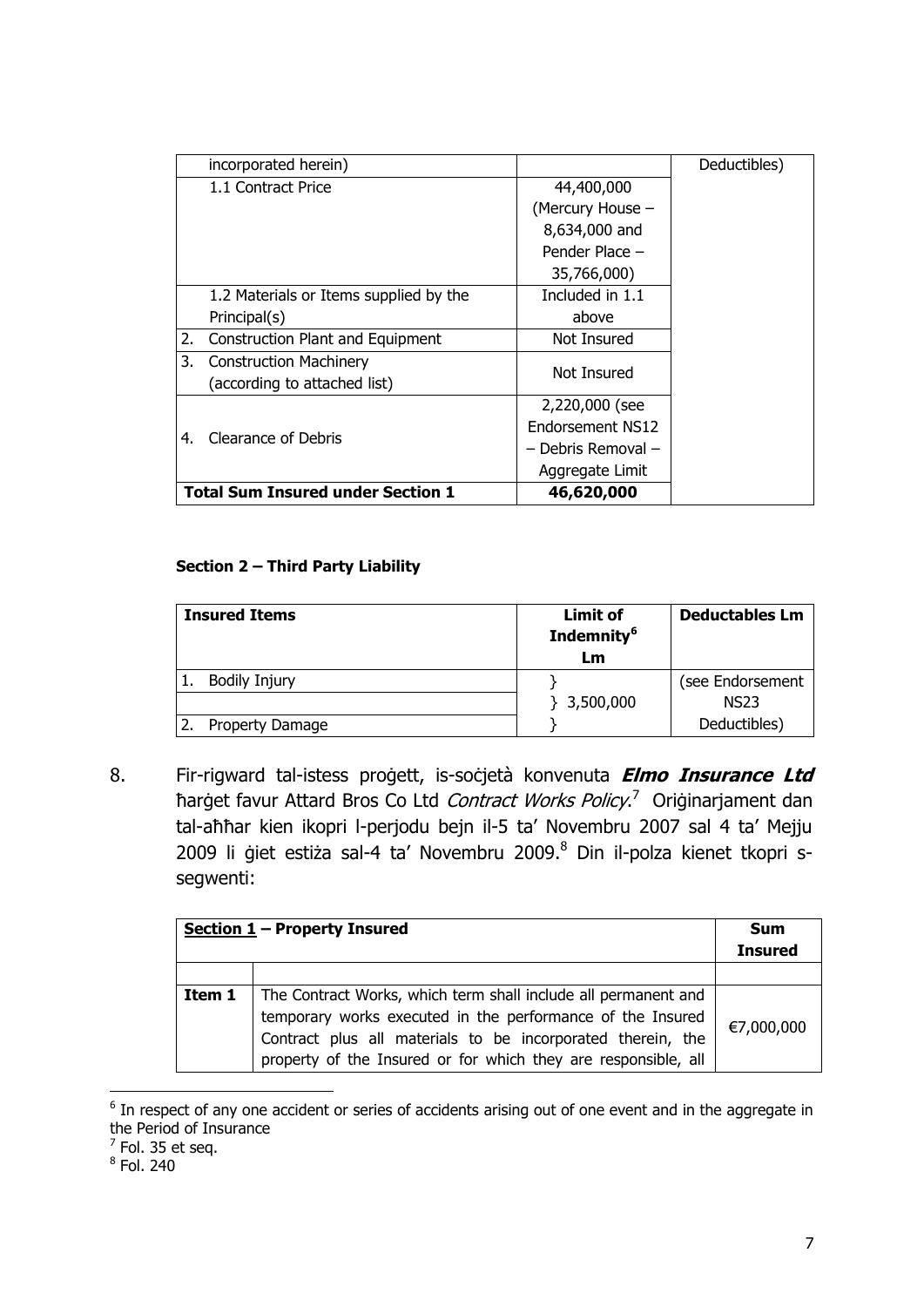|        | situated in the Contract Site.                                                                                                                                                                                                                                                                                                                              |            |
|--------|-------------------------------------------------------------------------------------------------------------------------------------------------------------------------------------------------------------------------------------------------------------------------------------------------------------------------------------------------------------|------------|
|        |                                                                                                                                                                                                                                                                                                                                                             |            |
| Item 2 | Constructional Plant and Equipment, Tools, Tackle, Temporary<br>Buildings and their contents, all in accordance with the inventory<br>submitted to and agreed with the company, being the property<br>of the Insured or for which they are responsible in connection<br>with the performance of the Insured Contract all siturated at the<br>Contract Site. | €470,000   |
|        |                                                                                                                                                                                                                                                                                                                                                             |            |
| Item 3 | Costs and Expenses necessarily incurred by the Insured with the<br>written consent of the Company in removing Debris of the<br>portion or portions of the Property Insured under Items 1 and 2<br>above, destroyed or damaged by any peril hereby insured<br>against.                                                                                       | €23,500    |
|        |                                                                                                                                                                                                                                                                                                                                                             |            |
| Item 4 | Existing property belonging to the Principal, located on or<br>immediately adjacent to the Contract                                                                                                                                                                                                                                                         | €120,000   |
|        |                                                                                                                                                                                                                                                                                                                                                             |            |
|        | <b>Total Sum Insured</b>                                                                                                                                                                                                                                                                                                                                    | €7,613,500 |

|                                                 | Section $2$ – Public Liability                                                                                                                              |
|-------------------------------------------------|-------------------------------------------------------------------------------------------------------------------------------------------------------------|
|                                                 |                                                                                                                                                             |
| <b>LIMIT OF</b><br><b>INDEMNITY</b>             | €1,175,000                                                                                                                                                  |
|                                                 |                                                                                                                                                             |
| <b>INSURED</b><br><b>CONTRACT</b>               | The construction of blocks 10, 11, 12, 13, 14, 15 up to shell form                                                                                          |
|                                                 |                                                                                                                                                             |
| <b>CONTRACT SITE</b>                            | The part of the site previously know as Pender Place and<br>according to block plan submitted on the 3 November 2007 and<br>included as part of this policy |
|                                                 |                                                                                                                                                             |
| <b>THE PRINCIPAL</b>                            | Messrs Pender Ville Ltd and/or Messrs Pender Contracting Ltd<br>and/or Messrs Pendergardens Ltd                                                             |
|                                                 |                                                                                                                                                             |
| <b>ESTIMATED TOTAL</b><br><b>CONTRACT VALUE</b> | €7,000,000                                                                                                                                                  |
|                                                 |                                                                                                                                                             |
|                                                 |                                                                                                                                                             |

9. Illi fit-2 ta' Ġunju 2009 seħħ inċendju fis-sit ta' kostruzzjoni li kkawża ħsarat li oriġinaw miż-żona 'Block 10 Phase 1 speċifikament fil-livell -1', ossija l-area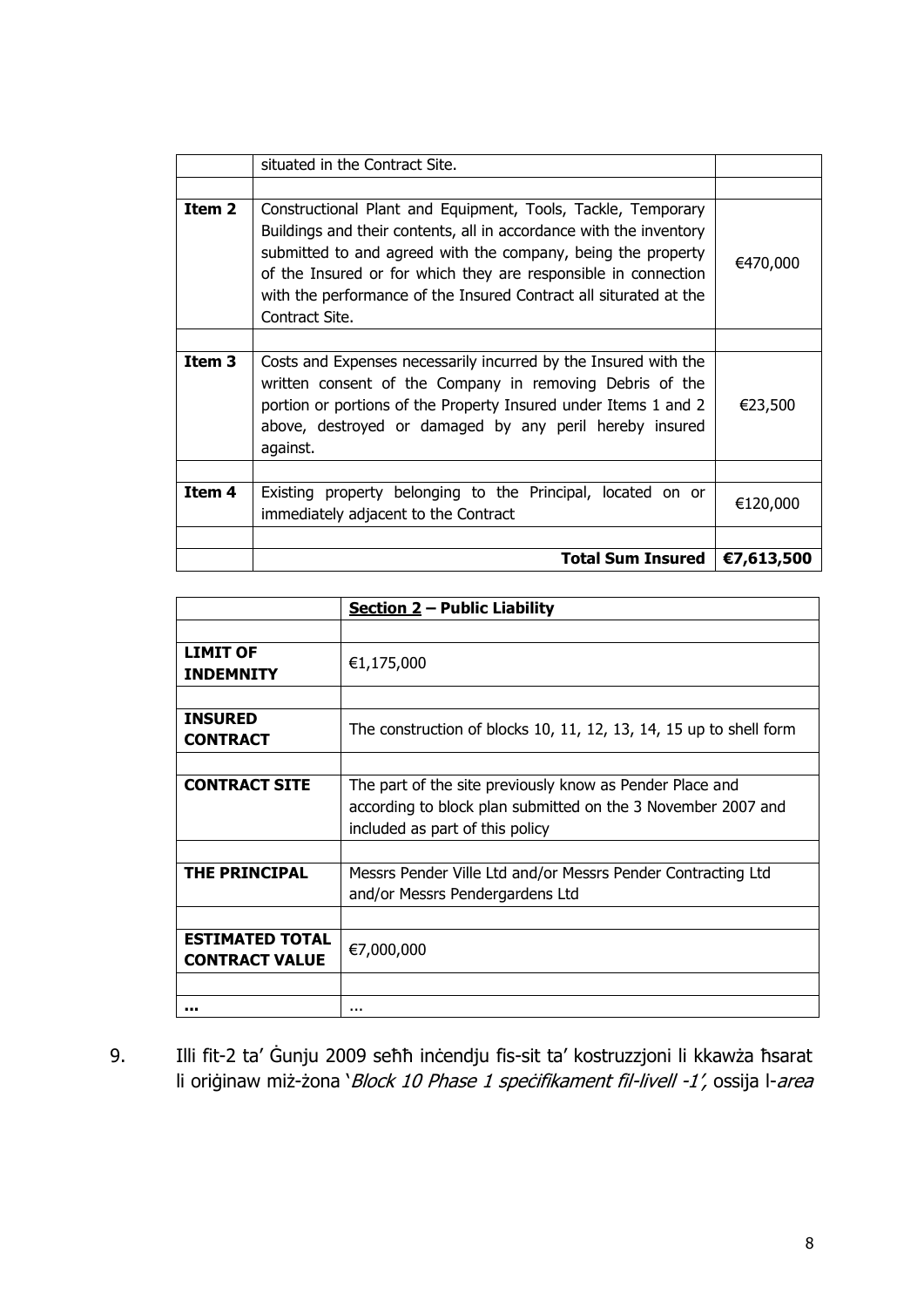fejn kienet gegħda taħdem Attard Brothers Ltd. In-nirien infirxu għall-'areas l-oħra fil-viċinanzi, inkluż is-saqaf tal-livell -1 li jiġi l-art tal-pjazza. <sup>9</sup>

- 10. Attard Bros Co. Ltd għamel claim kemm kontra s-soċjetajiet atturi kif ukoll kontra l-konvenuta. Madankollu l-claim kontra l-konvenuta ma gietx onorata. <sup>10</sup> B'hekk is-somma sħiħa tħallset mill-atturi li ġew surrogati fiddrittijiet ta' Attard Bros Co. Ltd naxxenti mill-polza ta' assikurazzjoni maħruġa lilha mill-konvenuta. L-atturi ħarrku lill-konvenuta sabiex tikkontribwixxi għall-ħsara li sofriet Attard Bros Co Ltd fl-imsemmi ħruq u li għalih l-atturi ħallsu b'kollox is-somma ta' €2,085,119. Ħlas li l-atturi jsostnu li kellu jsir mill-kontendenti f'sehem ugwali ġialadarba fi żmien li seħħ l-inċident Attard Bros Co Ltd kienet koperta minn dawn iż-żewg poloz.
- 11. Da parti tagħha, l-konvenuta tirrespinġi tali pretensjoni in kwantu tallega li żżewġ poloz ta' assigurazzjoni m'humiex identići u ma kinux ikopru l-istess materja u riskji.
- 12. Fis-sentenza tal-31 ta' Ottubru 2016 din il-Qorti qalet:

'... fiz-zmien tal-incident kien hemm zewg poloz li qeghdin ikopru l-istess appalt (contract work) u tindif tas-sit mill-materjal, li jkopru dannu min-nirien u l-istess persuna (Attard Bros Co Ltd). Il-polza mahruga mill-konvenuta kellha wkoll tirrispondi biex tindennizza lill-assigurat fir-rigward tal-contract works u tnehhija ta' debris.

Il-kuncett ta' contribution zviluppa fid-dritt Ingliz tal-assikurazzjoni u hu bbazat fuq il-kuncett tal-ekwita';

"The contribution principle. If there is double insurance, so that two or more insurers are potentially liable for the same loss, the insurer called upon to make payment may have the right to seek contribution from the other insurers. **The right of contribution is an equitable principle of some antiquity which does not rest on contract or statute and which allows one insurer to recover from another by reason of having made payment to the assured in respect of a sum for which the latter was also liable…..**

There is a right of contribution only where the following conditions, which are discussed in what follows, are met:

 $\overline{a}$ 

 $^9$  Fol. 106.

 $10$  Fol. 66, 70.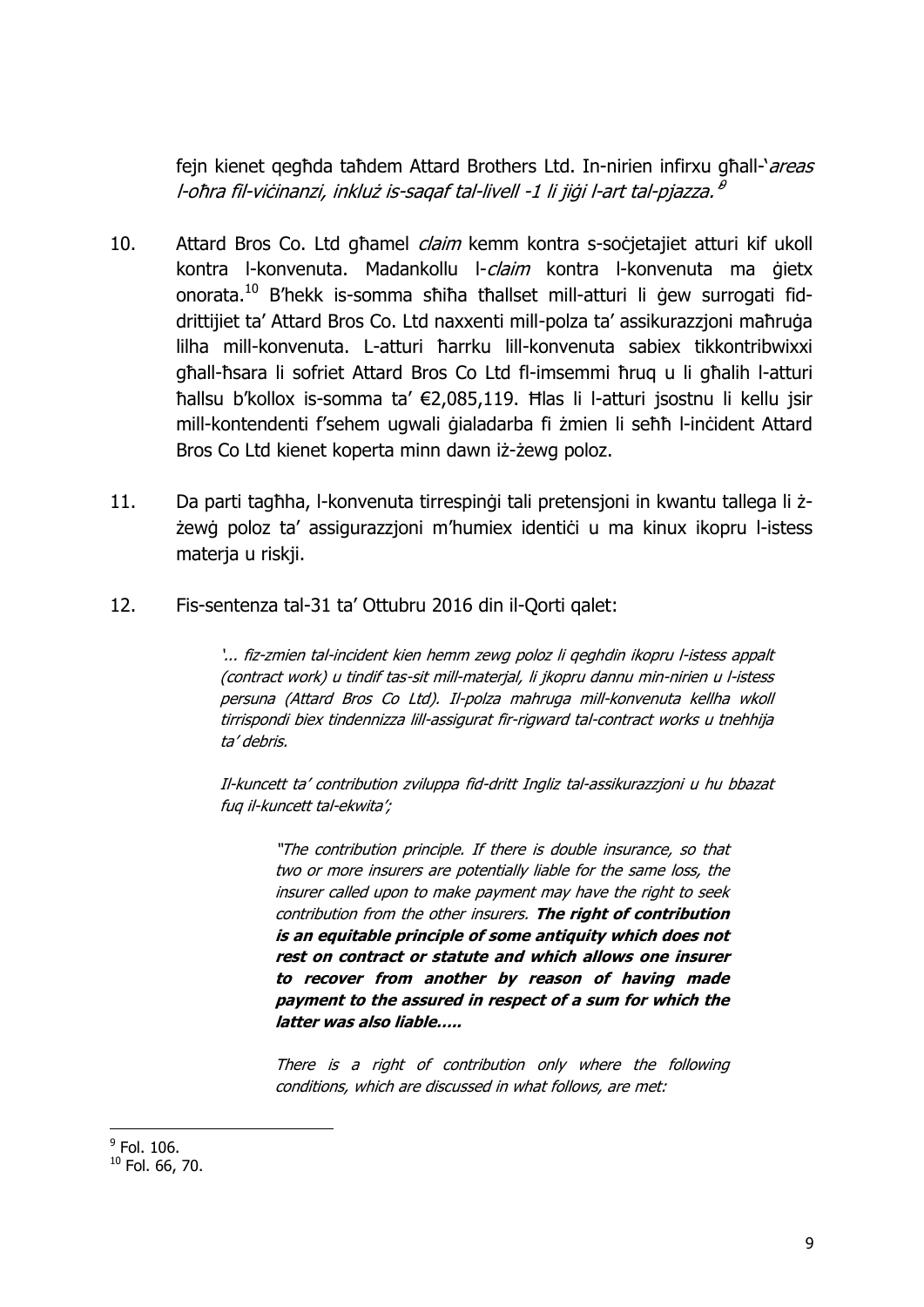(a) There is double insurance, in that two policies cover the same assured, the same interest and the same period and are more or less of the same scope; (b) Both policies respond to the loss;

(c) The paying insurer has paid under legal liability and not as a volunteer;<sup>11</sup>

Il-konvenuta m'hijiex tikkontesta li dan il-principju japplika fid-dritt talassikurazzjoni lokali.

**Mill-provi rrizulta li fid-data tal-incident:**

**i. Kien hemm zewg poloz ta' ndennizz; ii. Il-poloz kienu jkopru l-istess interess; iii. Iz-zewg poloz kienu jkopru r-riskju li ta lok ghat-telf li sofra lassigurat; iv. Il-poloz kienu jkopru l-istess oggett; v. Kull polza kienet responsabbli taghmel tajjeb ghat-telf li sofra lassigurat"** 12

- 13. Stabbilit li s-soċjetà konvenuta hi obbligata tikkontribwixxi fir-rigward tal-ħlas li għamlu l-atturi in konnessjoni mal-inċident li seħħ fit-2 ta' Ġunju, 2009, jonqos li jiġi determinat x'għandha tħallas lill-atturi bħala kontribuzzjoni.
- 14. L-atturi ressqu bħala xhud lil Gaston De Giovanni, surveyor u loss adjustor indipendenti ingaġġat minnhom għal finijiet ta' loss adjustment. Fl-affidavit<sup>13</sup> ta rendikont tad-danni li tħallsu mill-atturi lill-Attard Brothers u jindika safejn dawn huma wkoll koperti mill-polza tal-konvenuta. Skont dan ix-xhud, ilkonvenuta għandha għalhekk tikkontribwixxi għall-imsemmija danni fissomma ta' **€1,130,754** rappreżentanti contribution amount net of professional fees, professional fees reduced to the Elmo Policy limit u contribution amount relating to loss adjustment fees li huwa kkalkula bir-rata ta' 50%. Pero' x-xhud ma tax motivazzjoni għalfejn il-kontribuzzjoni għandha tkun bir-rata ta' 50%.
- 15. Fin-nota ta' sottomissjonijiet tagħha l-konvenuta tikkontesta dawn il-figuri iżda tagħmel dan biss b'mod sussidjarju għad-difiża prinċipali tagħha li hija bbażata fuq il-principji ta' *contribution apportionment* mħaddna fid-dritt Ingliż u x-xhieda ta' Paul Reed, espert ex parte prodott minnha.

 $\overline{\phantom{a}}$ 

<sup>&</sup>lt;sup>11</sup> Colinvaux's Law of Insurance, 8 Edizzjoni, Robert Merkin (London Sweet & Maxwell, 2006 pagna 414, ara pagna 201).

<sup>12</sup> Enfasi miżjud.

 $13$  Fol. 430 – 439.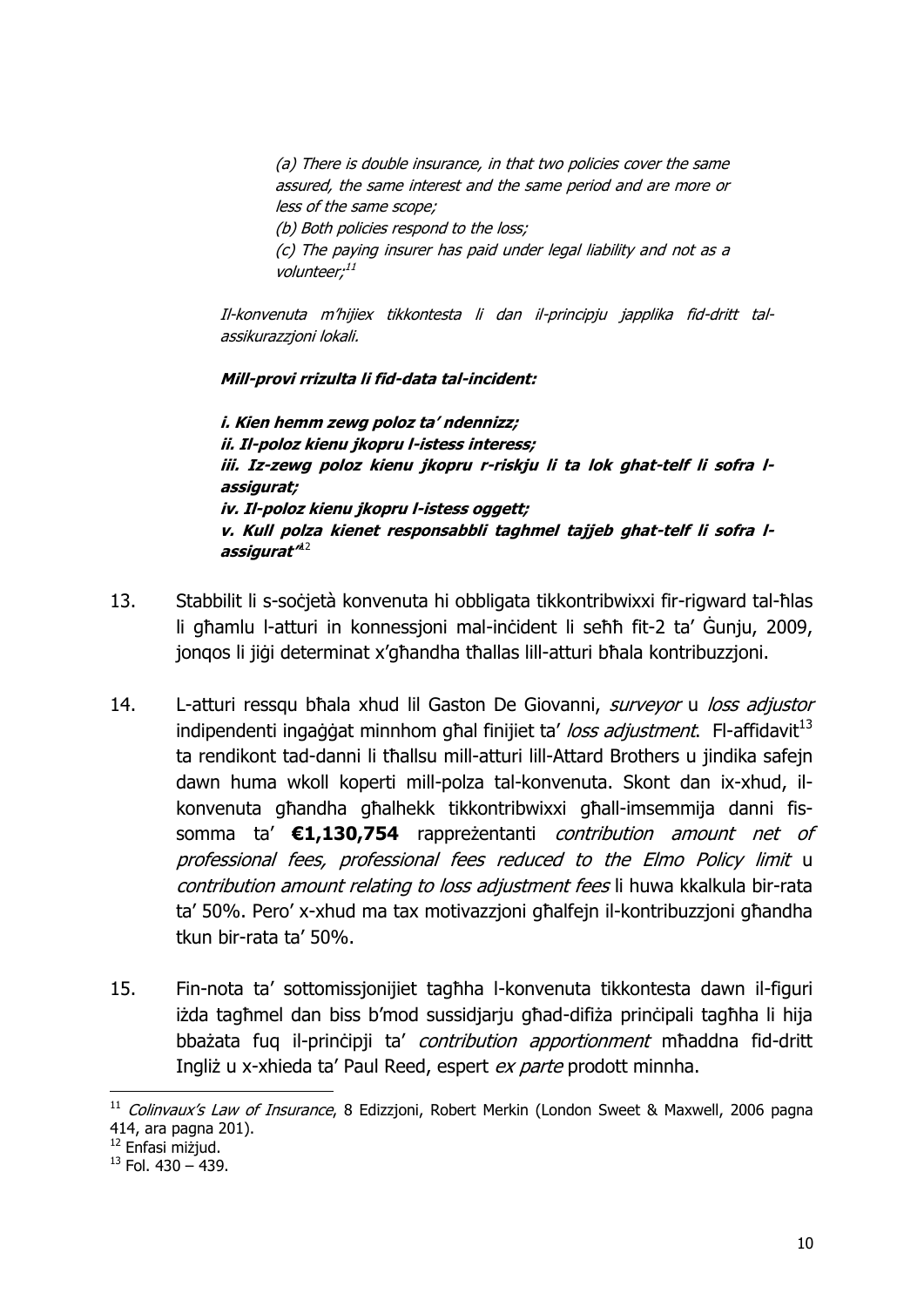- 16. Dan l-espert xehed li skont il-ġurisprudenza Ingliża hemm tlett possibilitajiet ta' kif tista' tiġi stabbilita l-kontribuzzjoni dovuta:
	- (i) equally by reference to their **independent actual liabilities**;
	- (ii) by reference to their **independent maximum potential liabilities**;
	- (iii) and by reference to their **common liability.**
- 17. Jahid illi 'at the time the Elmo policy was in force the common liability method was no longer considered by the insurance market to be an appropriate method for assessing contribution arising in the context of property insurance'.
- 18. Iż-żewġ metodi l-oħra ta' kif tista' tiġi stabbilita l-kontribuzzjoni dovuta ġew imfissra kif ġej fl-estratt mill-ktieb ppreżentat mill-atturi a fol. 236:<sup>14</sup>

# (i) **maximum liability method** –

'the maximum sum for which the insurer could be liable under his policy, i.e. according to the insured value of the property insured or, in liability insurance, the limit of the policy coverage ...

... the "maximum liability" approach dictates that the insurers should share proportionately in accordance with their maximum liability under the poilicies. Thus, if one insurer insures an assured against his liabilities up to a limit of £100,000 and another insurer insures the same assured for his liabilites up to a limit of £10,000 the first insurer would be proportionately liable for 10/11ths of the loss'

### (ii) **independent liability approach** –

 $\overline{a}$ 

'the extent of the insurer's liability in respect of the actual los<sup>s</sup> or losses sustained, i.e. the question is, **for what amount "is" the insurer liable for this particular loss**, without reference to what further cover might theoretically be available under the policy ...

... a contribution should be calculated in accordance with what should have been the insurers' respective liabilities towards the

<sup>14</sup> **Insurance Disputes**, Second Ed. edited by The Right Honourable Lord Justice Mance, Iain Goldrein, Professor Robert Merkin, pg 226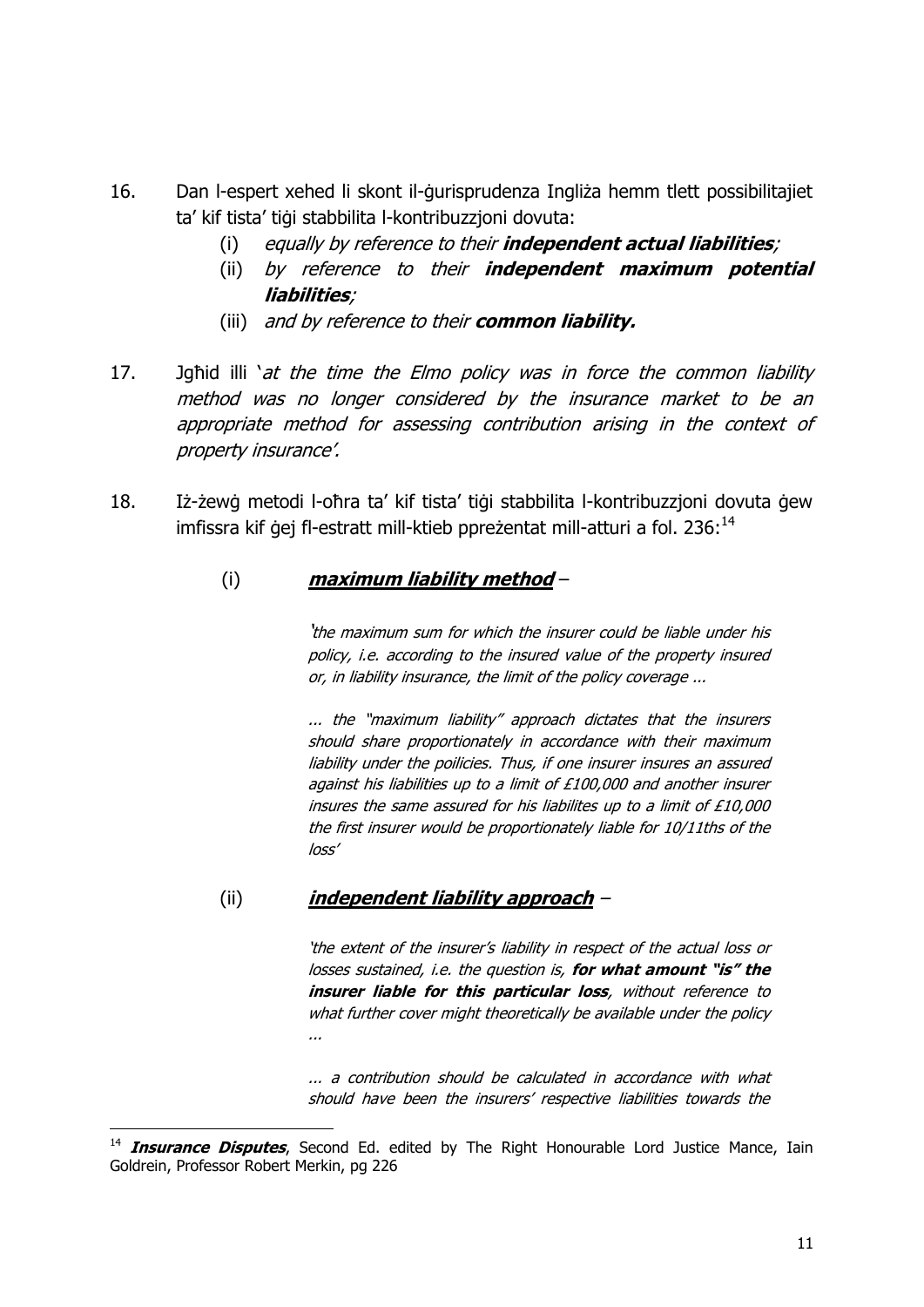assured if each had been the sole insurer. Thus if a loss falls within the sum of £10,000, in the above example, on the "independent liability approach" each insurer would be liable for the same amount and would therefore contribute equally to the loss'.

#### 19. Skont l-istess awturi:

'**9.37** In practice there are a number of different methods of applying the principles of contribution to the actual apportionment. Different approaches are adopted in respect of property and liability policies, and in respect of policies that cover the same property (concurrent policies), and those covering a range of different property that overlap (non-concurrent policies) ... There are only a few decisions of the English courts which consider how an insurer's liability for contribution is to be assessed.

...

**9.42** The position would therefore appear in law to be the following:

- (1) **In a property insurance the usual basis for contribution is the maximum liability basis except where the policies contain pro rata average clauses (which are now almost universal except in domestic policies) when the independent liability basis is used**. 15
- (2) In liability insurance where the policies are unlimited, as in motor insurance, the insurers contribute equally.
- (3) In liability insurance, where the policy liabilities are limited, the basis for contribution is the independent liability method.<sup>46</sup>
- 20. Il-konvenuta, li tibbaża ruħha fuq l-opinjoni ta' Paul Reed, tgħid illi lkontribuzzjoni talvolta dovuta minnha għandha tiġi kkalkulata abbażi ta' maximum liability apportionment peress illi 'the policies provide cover for property and they have markedly different limits, scope of the property insured and the contract values are also different.<sup>47</sup> Skont Reed *`at the time* the Elmo policy was in force it was established market practice in England to add the maximum possible liabilities together, with each insurer paying the proportion of the loss which its own maximum figure bears to the total maximum liability figure'. Ighid li skont dak il-metodu, tenut kont tal-fatt li ssomma massima assigurata taħt il-polza tal-konvenuta hija ta' Lm3,000,000 u s-somma massima assigurata taħt il-polza tal-atturi hija ta' Lm44,400,000, il-kontribuzzjoni dovuta mill-konvenuta tammonta għal €163,914.00.

 $\overline{\phantom{a}}$ 

<sup>&</sup>lt;sup>15</sup> Enfasi tal-qorti

<sup>&</sup>lt;sup>16</sup> **Insurance Disputes**, Second Ed. edited by The Right Honourable Lord Justice Mance, Iain Goldrein, Professor Robert Merkin

 $17$  Fol. 601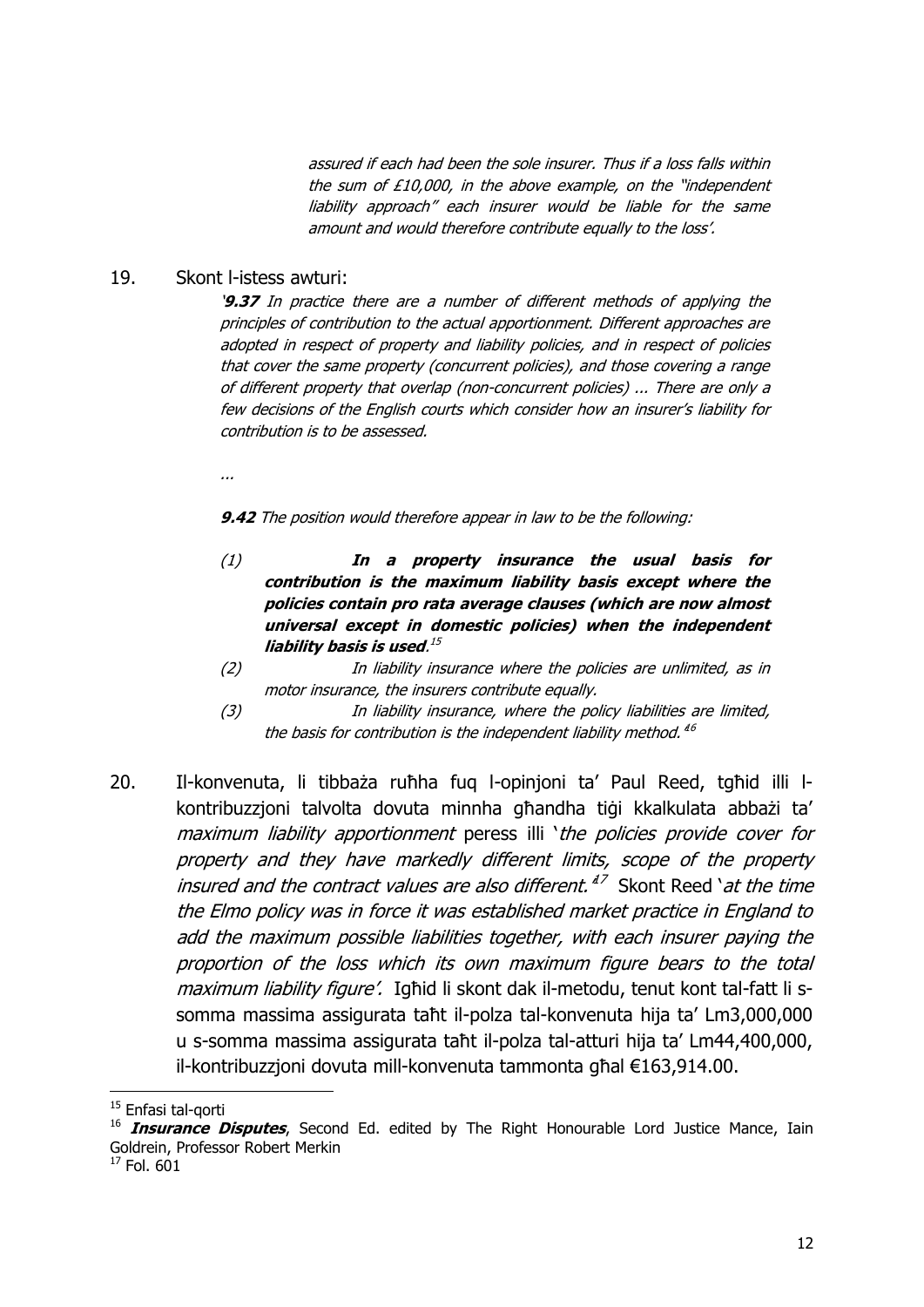- 21. L-atturi jagblu li 'this is not liability insurance and not a liability claim'. Jikkontendu iżda li Peter Reed:
	- ma ngħatax il-fatti kollha u preċiżi;
	- ta opinjoni fuq siti li qatt ma aċċeda fihom;
	- ma rax il-kuntratt tal-appalt ta' Attard Bros. Co. Ltd.;
	- ma ģiex infurmat li Pender Ville Limited kienet ukoll avvičinat lissocietà konvenuta kienet dak iż-żmien ingħatat l-istess dettalji li kienu ngħataw lis-soċjetajiet rikorrenti;
	- nagas milli japprezza l-polża tal-atturi fil-kuntest tal-operative clause tagħha li tipprovdi li, '**The insured** having applied to **Atlas Insurance PCC Limited** (referred to as 'The Company') for this insurance by a proposal and declaration which together with any other statements made in writing (emfażi miżjud) by the Insured for the purpose of this policy shall be the basis of and incorporated in this contract (emfasi miżjud) and having paid or agreed to pay the *Premium as consideration for this insurance.'.<sup>18</sup> Jgħidu għalhekk li* kemm I-insurance quotation slip flimkien mal-Project Description Statement<sup>19</sup> eżebiti minn Robert Micallef, kif ukoll il-*Projected Annual* Costs<sup>20</sup> eżebiti minn Andrew Grech jagħmlu parti u għandhom jinqraw bħala parti integrali tal-polza;
	- kien għalhekk żbaljat meta sostna li l-polza maħruġa mill-atturi ma kinitx tidentifika 'the sum insured in respect of particular categories of work or for the individual work packages'.
- 22. L-atturi jkomplu jikkontendu li l-polza maħruġa minnhom kienet tkopri contract works li kienu jmorru ben oltré dawk koperti mill-polza maħruġa mill-konvenuta u kien għalhekk li s-somma assigurata kienet ferm ogħla minn dik assigurata taħt il-polza tal-konvenuta. Għalhekk isostnu li lmaximum liability method ma jistax iwassal ghal kontribuzzjoni ekwa ficċirkostanzi.
- 23. L-avukat Reed ma jaqbilx ma' dan peress li fil-fehma tiegħu l-polza maħruġa mill-atturi m'għandhiex sub-limits. Hu esprima l-fehma li:

 $\overline{\phantom{a}}$ <sup>18</sup> Fol. 27.

 $19$  Fol. 424 – 429.

 $20$  Fol. 443.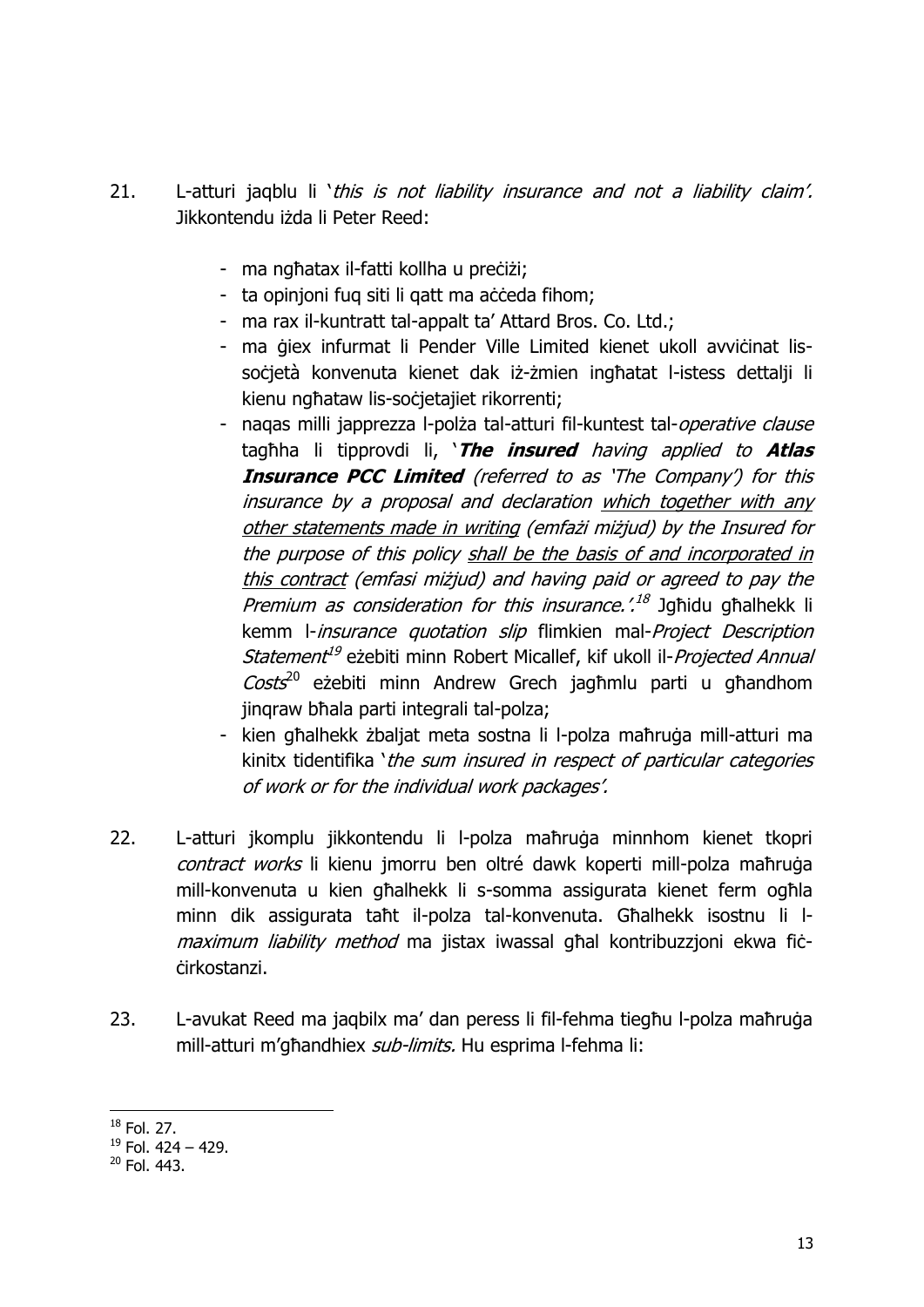'27. In this case, having regard to the fact that it is a claim in respect of a fire under a property policy, anf the fact that there is a substantial disparity between contract values with no values identified for the individual works packages, different Property Insured and different maximum contract sums insured in the policies, **it is reasonable to conclude that contribution will follow market practice at the time the policies were in force. Therefore, a Court will most likely apportion the loss on the basis of maximum potential liability**. The conclusion would be the same even if market practice at today's date is applied, based on the application of equitable principles and having regard to the nature of the insurance taken out. **If the loss is not apportioned on the basis of maximum potential liability then it may be apportioned by a court on the basis of independent actual liabilities or a court may adopt an intermediate or different approach, see American Surety Co of New York vs Wrightson. Ultimately, whilst this is a matter of discretion, it is based upon equitable principles** which militate in favour of the maximum potential liability method being adopted.<sup>21</sup>

28. The fact that differing approaches can be taken between liability and property policies and the wide range of possible facts highlights that a rigid and overly formulaic approach is probably not correct. In this case the disparity between the contract values (with no sub contract values identified), the sums insured and the extent of the insured property is consistent with an approach based upon a maximum potential liability apportionment. In my opinion a Court is likely to be sympathetic to this approach as it more accurately represents a fair apportionment of responsibility.'

- 24. Fir-rigward tal-polza tal-atturi, is-sum insured fil-każ ta' Pender Place kienet ta' **Lm37,986 (€88,483,578)** filwaqt li fil-każ tal-konvenuta s-sum insured kienet **€7,023,500**. M'huwiex kontestat li l-polza tal-atturi kienet tkopri iktar riskji.
- 25. Mill-opinjoni tal-avukat Reed hu evidenti li meta gorti tiddećiedi x'kontribuzzjoni għandha titħallas, m'hijiex marbuta b'xi sistema partikolari dwar kif isir il-kalkolu.
- 26. Il-qorti qieset l-opinjoni ta' Peter Reed, pero' hi tal-fehma li ma jkunx ġust u ekwu li għal dan il-każ tapplika l-*maximum liability method* meta tikkunsidra li:

l <sup>21</sup> Enfasi miżjud.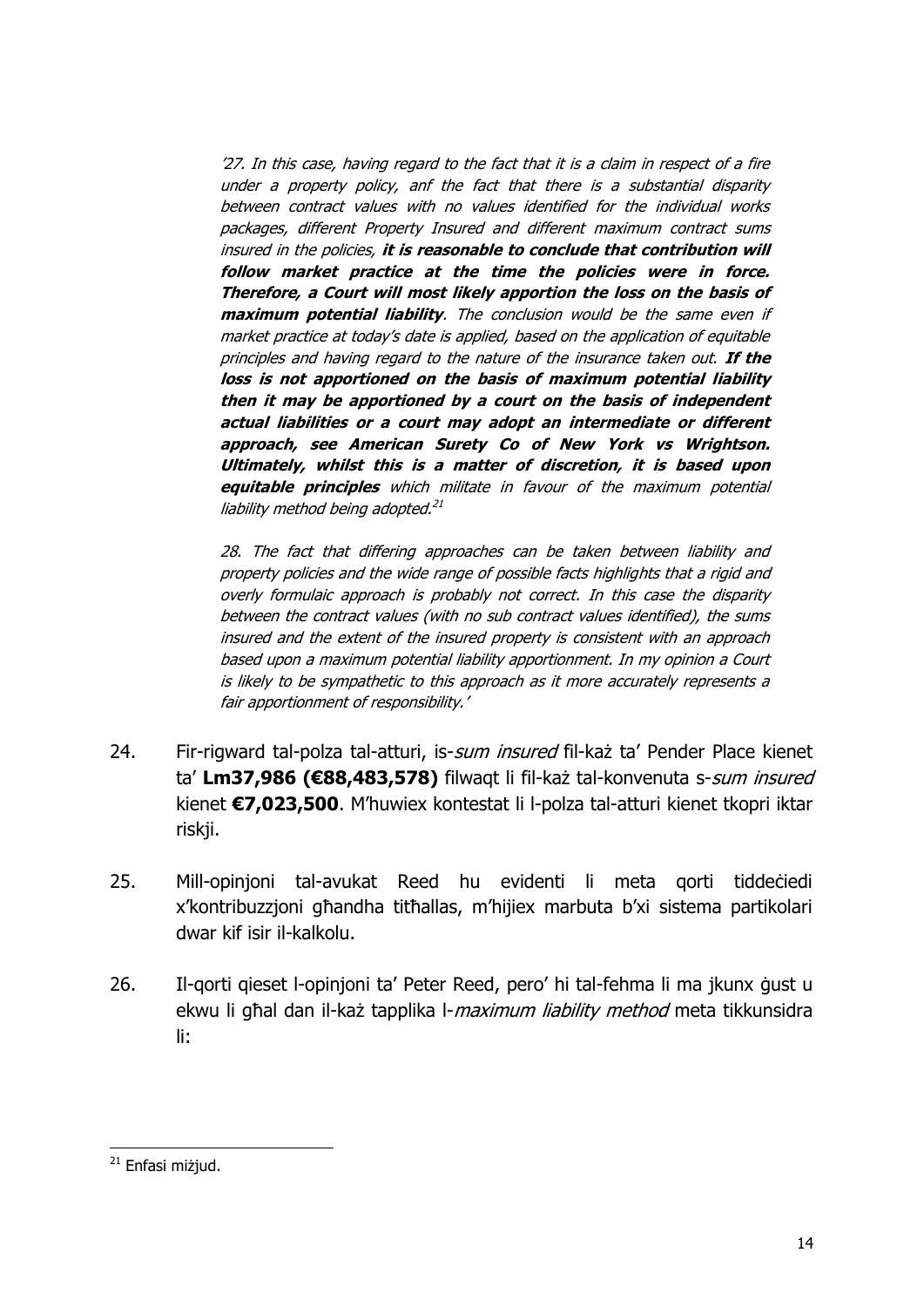- a) Skont I-affidavit ta' Peter Diacono, $22$  il-valur tal-appalt kien ta' €7,334,127 eskluż il-VAT, liema figura hija sorretta bill-fatt li saddata tan-nirien Pender Ville Limited kienet obbligat ruħha li tħallas lill-Attard Bros. Co. Ltd. għax-xogħlijiet fl-ammont ta' **€6,953,671.38**. 23
- b) Il-polza ta' assikurazzjoni tal-atturi kienet qegħda tkopri ħafna iktar riskji minn dik tal-konvenuta;
- c) M'hemmx provi x'persentaġġ mill-*premium* li kien jitħallas lill-atturi kien jirreferi għax-xogħlijiet ta' Attard Bros Co Ltd;
- d) Il-ħsara saret biss fi blokk 10 tas-sit, ċjoe' parti ferm żgħira mis-sit (ara rapport ta' loss adjustor a fol. 474 et seq); u
- e) Hu evidenti li fir-rigward tal-contract work, is-sum insured millatturi kienet qegħda tkopri l-valur tax-xogħlijiet kollha li kellhom isiru fis-sit Pender Place, liema xoghlijiet ma sarux biss millkumpannija Attard Bros. Co. Ltd. Andrew Grech ikkonferma li ssomma ta' Lm44,400,000 "... hija s-somma komplessiva tal-appalti kollha illi kienu qed jiġu maħsuba li isiru sabiex jitlesta l-proġett'<sup>24</sup> (ara wkoll affidavit ta' Peter Diacono).<sup>25</sup>
- 27. Li hu żgur hu li għat-telf li ssemmew fl-affidavit ta' Gaston De Giovanni, mhux inkluż l-*items* li tnaggsu mill-istess *loss adjustor* għar-raġunijiet li semma, kull wieħed mill-kontendenti seta' jiġi mġiegħel iwieġeb għallammont kollu. Iż-żewġ poloz kienu qegħdin ikopru l-istess riskju, ovvjament apparti riskji oħra li kienet tkopri l-polza tal-atturi.
- 28. Meħud in konsiderazzjoni dak li ngħad hawn fuq hu ġust li l-kontribuzzjoni tkun ta' 50%.
- 29. Minkejja dak li xehed Gaston De Giovanni (u ara wkoll Dok. GD1 a fol. 438), it-telf totali li għalih għamlu tajjeb l-atturi<sup>26</sup> huwa ta':
	- €2,050,621 danni
	- €34,498 loss adjustor fees anċillari għad-danni **Total - €2,085,11**.

 $\overline{a}$  $22$  Fol. 444.

<sup>23</sup> Fol. 447.

<sup>24</sup> Fol. 441.

 $25$  Fol. 444.

<sup>&</sup>lt;sup>26</sup> Safejn il-komputazzjonijiet ta' Gaston DeGiovanni jeċċedu din il-figura din il-Qorti mhux se tieħu konjizzjoni tagħhom in kwantu l-atturi m' għandhomx dritt jitolbu aktar minn dak li huma ħallsu bħala danni.